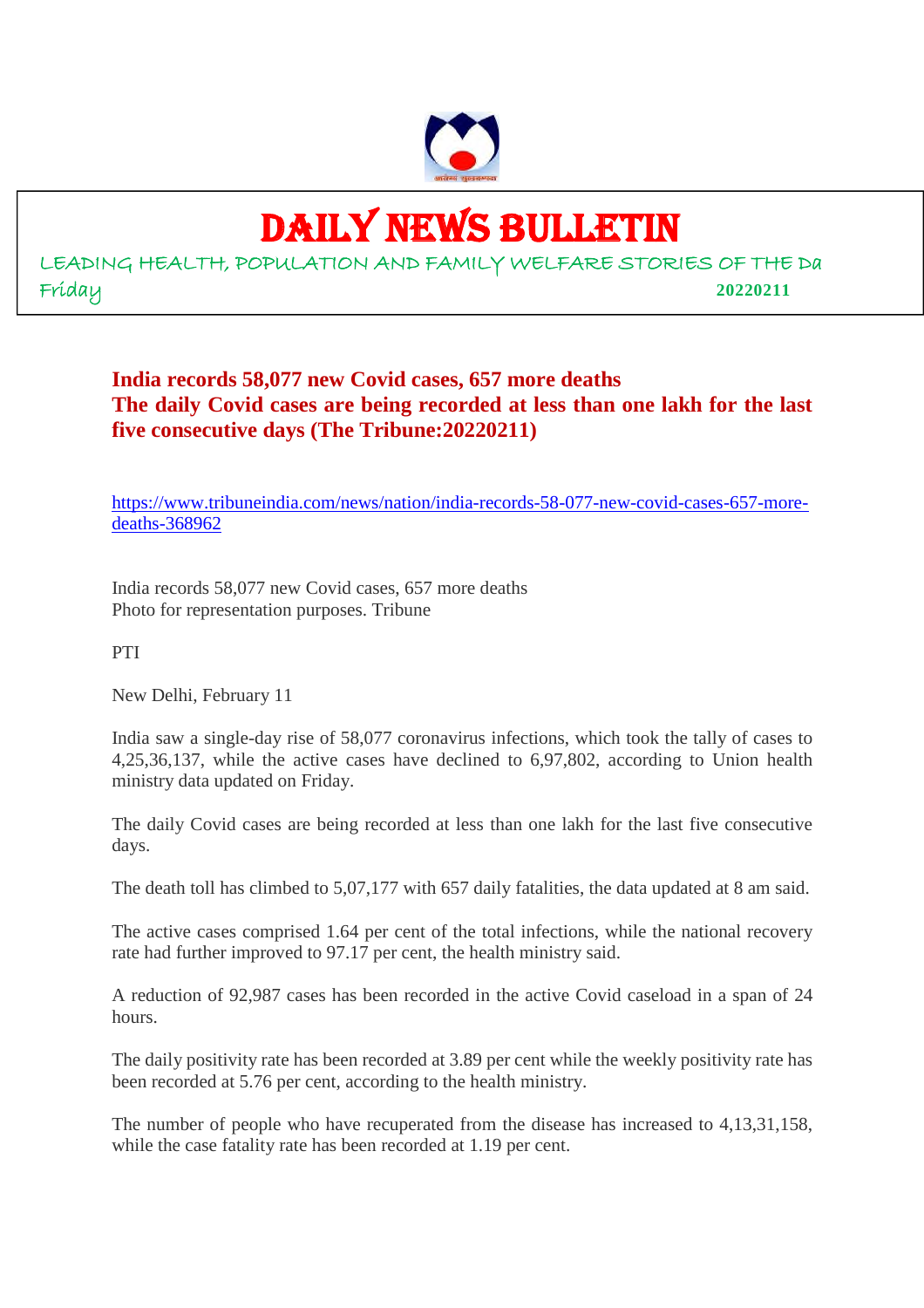The cumulative doses administered so far under the nationwide Covid vaccination drive has exceeded 171.79 crore.

The 657 new fatalities include 341 from Kerala and 45 from Maharashtra.

A total of 5,07,177 deaths have been reported so far in the country including 1,43,292 from Maharashtra, 61,134 from Kerala, 39,534 from Karnataka, 37,862 from Tamil Nadu, 26,035 from Delhi, 23,372 from Uttar Pradesh and 20,938 from West Bengal.

## **WHO**

## **Possibility of new Covid-19 variants really high, warns WHO Omicron variant is increasingly dominant - making up nearly 97 per cent of all cases (The Tribune:20220211)**

https://www.tribuneindia.com/news/world/possibility-of-new-covid-19-variants-really-highwarns-who-368450

Possibility of new Covid-19 variants really high, warns WHO

A medical worker walks past a makeshift testing centre for the coronavirus disease following the outbreak, outside a shopping mall at Sha Tin district, in Hong Kong, on February 7, 2022. Reuters

Describing the new COVID-19 variants as the "wild card", a top World Health Organisation official has warned that the Omicron will not be the last one and the possibility of other new variants is really high.

During a question and answer session live streamed on WHO's social media platforms on Tuesday, the WHO Covid-19 Technical Lead Maria Van Kerkhove said the global health agency is tracking four different versions of Omicron.

"We know a lot about this virus, but we don't know everything. And quite frankly, the variants are the wild card. So we are tracking this virus in real time as it mutates as it changes…But this virus has a lot of room to move," she said.

"Omicron is the latest variant of concern. It will not be the last variant of concern that WHO will speak about. The next one, you know, that will come hopefully, it will take some time to get there. But with the level of intensity of spread, the possibility that we will have other variants is really high," she said.

"So we need to ensure that we again, not only increase vaccination coverage, but we also take measures to reduce the spread," she added.

Since the designation of B.1.1.529 as a variant of concern on November 26, 2021, several lineages have been identified. These include Pango lineages BA.1, BA.1.1, BA.2 and BA.3, which are all being monitored by WHO under the umbrella of 'Omicron'.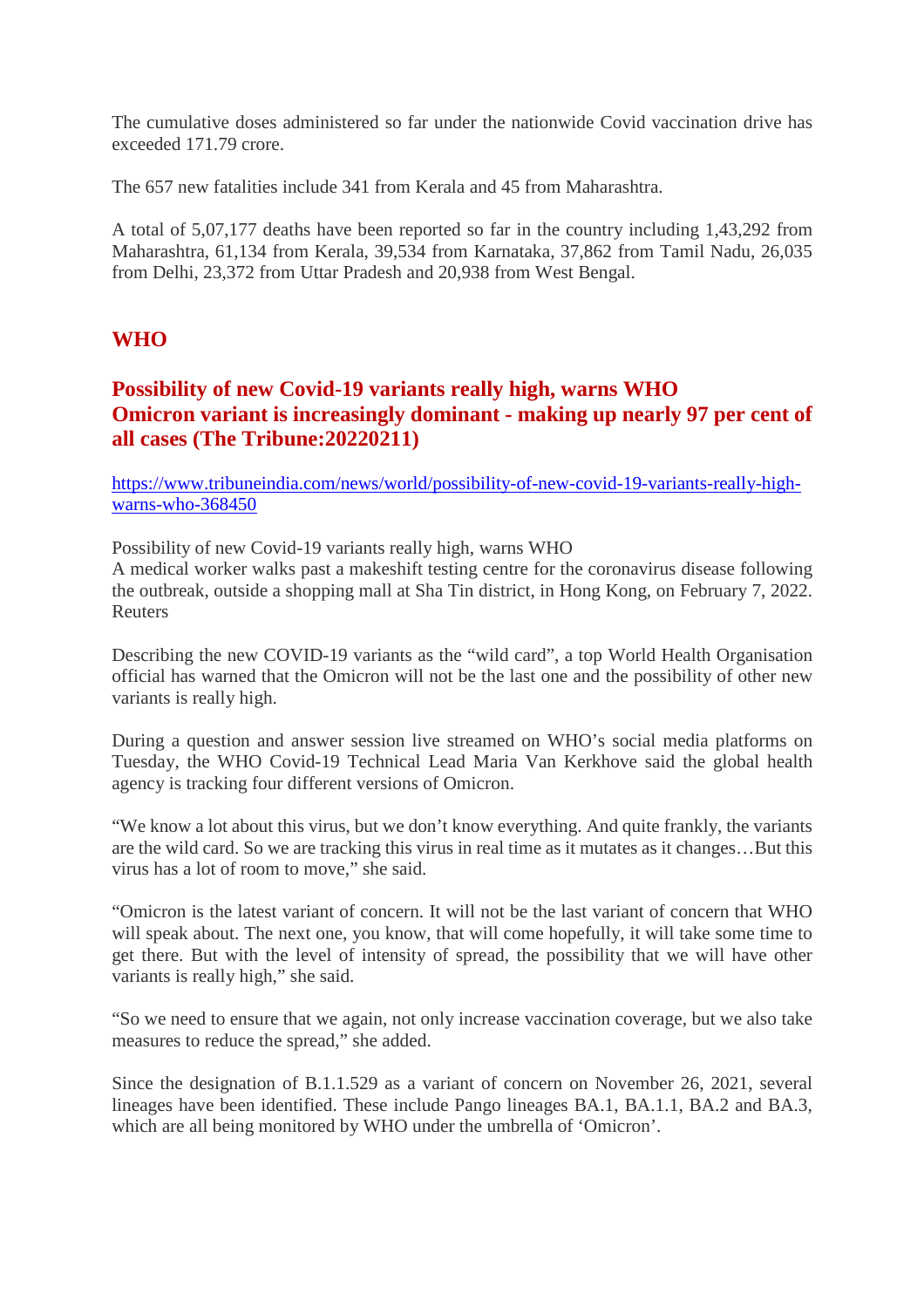"BA.2 is more transmissible than BA.1 so we expect to see BA.2 increasing in detection around the world," Van Kerkhove said.

According to the UN health agency's weekly epidemiological report, released on Tuesday, the Omicron variant is increasingly dominant - making up nearly 97 per cent of all cases.

"The prevalence of the Omicron variant has increased globally and is now detected in almost all countries. However, many of the countries which reported an early rise in the number of cases due to the Omicron variant have now reported a decline in the total number of new cases since the beginning of January 2022," it said.

## **Booster dose**

## **Month on, booster dose gets poor response in Ludhiana district (The Tribune:20220211)**

https://www.tribuneindia.com/news/ludhiana/month-on-booster-dose-gets-poor-response-inludhiana-district-368928

Month on, booster dose gets poor response in Ludhiana district Photo for representational purpose only.

Response to booster dose drive has not been encouraging in the district. Administering of the same was started exactly a month ago on January 10 and after a month, figures of senior citizens, healthcare workers and frontline workers taking the jab are not encouraging. Only 31,627 persons have got their booster shot till now.

In comparison to those who got vaccinated against Covid (completed two doses), only 4.3 per cent senior citizens, 8.9 per cent FLWs and 26.6 per cent HCWs got their booster dose till now.

Today 143 HCWs, 566 FLWs and 371 senior citizens got their booster dose administered. Till now, a total of 36,212 HCW, 1,12,700 FLW and 2,72,552 senior citizens have got vaccinated (with second dose) in the district and in comparison, only 9,649 HCW, 10,130 FLW and 11,848 senior citizens have got their booster dose administered in the district.

A Covid booster dose is an additional dose of the vaccine given after the protection provided by two primary doses. As the protection by primary doses began to decrease, the booster dose helps maintain immunity for a longer period of time.

The precautionary dose given is the same vaccine given previously and there should be a ninemonth gap from the date of administration of the second dose. A person, who had a breakthrough infection, should wait for three months before taking the booster shot.

Ludhiana Civil Surgeon SP Singh said the booster dose was for HCWs, FLWs and senior citizens. Those who had co-morbid conditions should get their booster dose. The HCWs should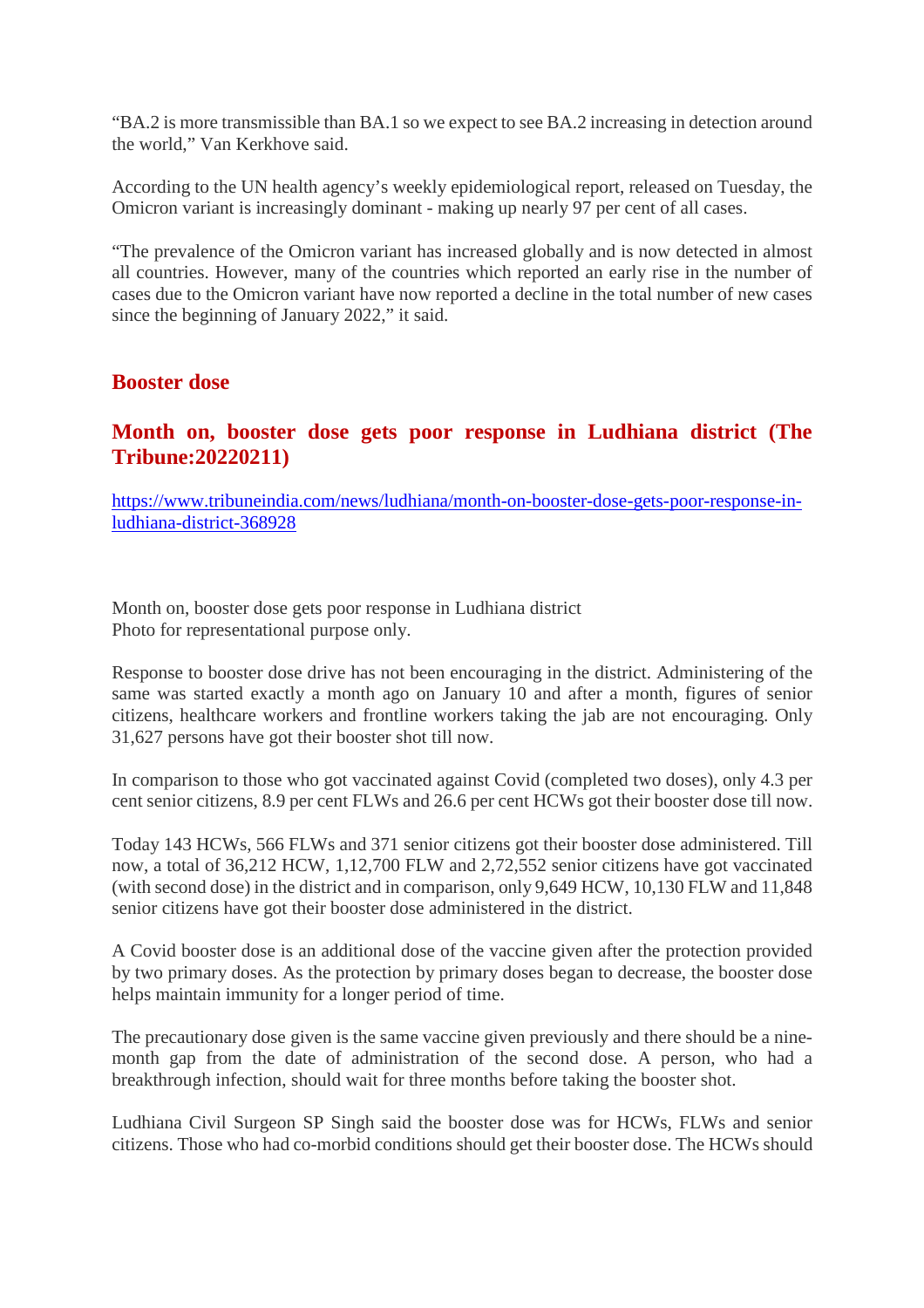also get their dose on a priority basis. "The virus is here to stay. The only option is to adopt precautionary measures and vaccination is one of them," he said.

Senior citizens should come forward for their booster dose since a majority of them had comorbidities and were more prone to severe infection, he added.

Gursharan Singh, a senior citizen, said he already got his booster dose as he was comorbid. "Many of my acquaintances are still to get their dose," he said.

## **Herbs**

**Herbs, spices, fruits and other top immunity boosters straight from your kitchen**

**Indian kitchens have a plethora of products that can boost immunity and help the body recover faster from illnesses. (The Indian Express:20220211)**

https://indianexpress.com/article/lifestyle/health/herbs-spices-fruits-top-immunity-boosterskitchen-health-7750129/

herbs and spices, immunity boosters, immunity boosters from kitchen, home remedies, healthy eating, dairy products, citrus fruits, diet, indian express newsFind out how you can boost your immunity. (Photo: Getty/Thinkstock)

As we continue to brave the pandemic, especially the Omicron variant of the coronavirus, the focus remains on health and immunity. As opposed to buying things from pharmacies, people are once again relying on home remedies and items found in the kitchen.

It is no secret that Indian kitchens have a plethora of products that can boost immunity and help the body recover faster from illnesses. Vandana Juneja, lifestyle expert coach at GOQii says our kitchens are full of all sorts of ingredients that are readily available and very effective in boosting our immunity. She lists them here; read on.

ALSO READ |10 healthy food swaps that will help manage blood sugar, diabetes Spices

"The must-have spices include turmeric, cinnamon, black pepper, cumin seeds, fennel seeds, fenugreek seeds, ginger, garlic, etc. They are used in everyday cooking, and we can consume them in dals, vegetables, curries, soups, etc., or boil various concoctions and drink them as herbal tea," says Juneja.

\* Turmeric — Rich in curcumin, the spice is the best immunity-boosting ingredient, besides being useful in many inflammatory conditions. It can be added to various dishes, but the best way to consume it is in hot milk or mixing it with lemon and water as a drink.

\* Ginger — Ginger is considered the best immunity booster in Ayurveda; it cures many digestive disorders. It can be consumed raw or added to various recipes and masala tea.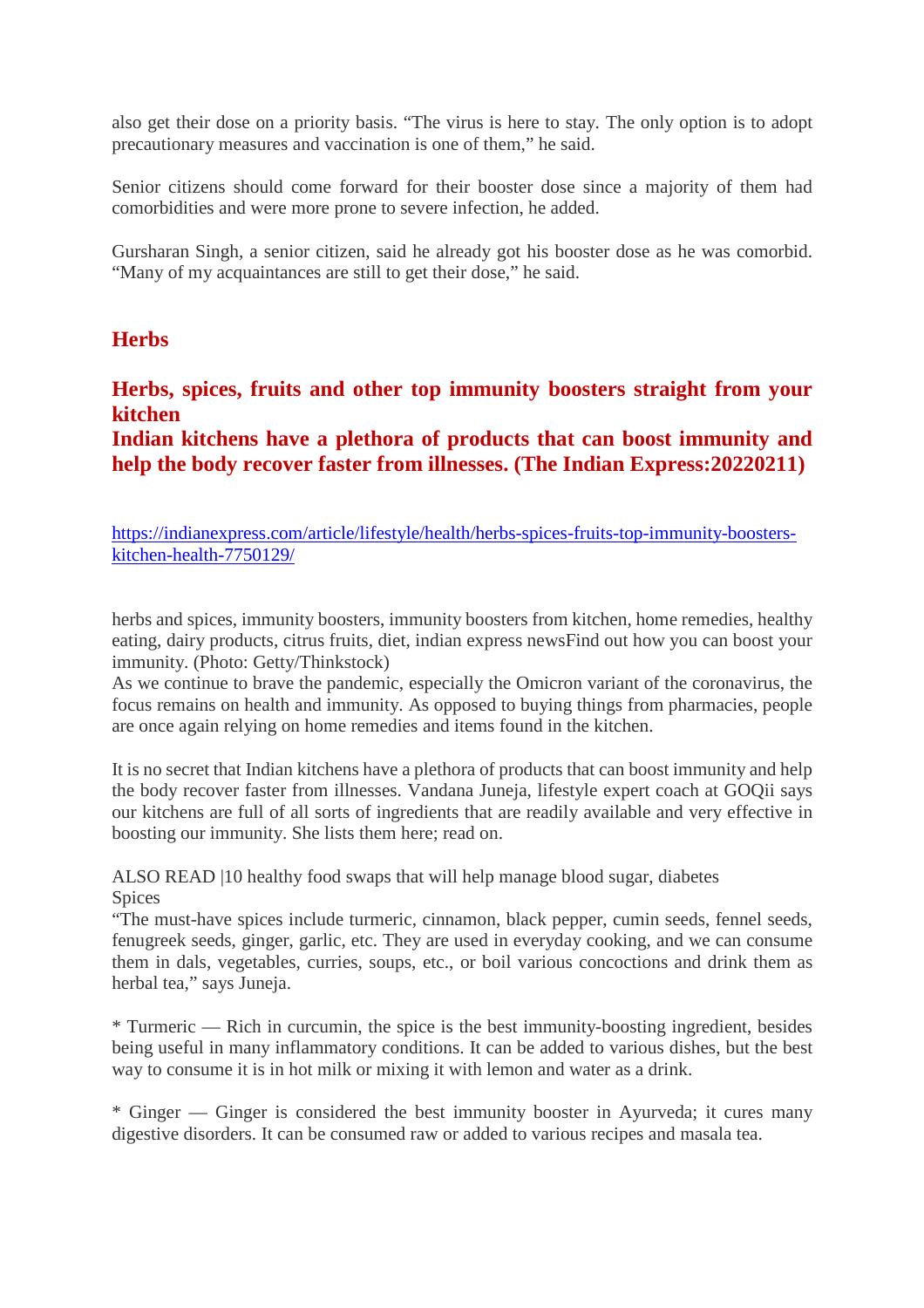\* Garlic — This is the most popular ingredient used in Indian dishes, due to its numerous medicinal properties. Best way to consume it is to have one clove of garlic (slightly crushed) on an empty stomach with water. Ideal time is early morning.

herbs and spices, immunity boosters, immunity boosters from kitchen, home remedies, healthy eating, dairy products, citrus fruits, diet, indian express news These super-spices can boost your health. (Photo: Getty/Thinkstock)

\* Cinnamon — It has anti-viral, antibacterial and antifungal properties. The ingredient also has antioxidants with anti-inflammatory effects which protects your body from diseases. It also helps in reducing hypertension, improving the gut, lowering the risk of type-2 diabetes and blood sugar. One can use the sticks or powder and mix in tea, dishes, warm water or desserts.

\* Black pepper — Black pepper is an important spice owing to its antioxidant, antimicrobial and gastro-protective properties. You can add it to curd, sprinkle over salads, or in tea.

\* Cumin — Cumin contains compounds called flavonoids that work as antioxidants, and have shown benefits in preventing cancer, heart disease and blood pressure. It is also beneficial in weight loss, has antibacterial properties and improves digestion. It can be used as seasoning as whole seeds or powder. Soaking one tsp overnight and having it in the morning is beneficial.

ALSO READ |This winter superfood will help keep the body warm and healthy **Herbs** 

\* Tulsi — It has purifying properties that help in fighting respiratory diseases, fever and such infections by building one's natural immunity. You can consume the leaves or make a juice and mix it with honey to get relief from cough, cold and mild fever.

\* Curry leaves — Curry leaves are high in antioxidants and rich source of vitamins and minerals like calcium and iron. They can be added as whole leaves to dishes or in chutneys; drink the juice of leaves or boil them and consume the water.

\* Mint leaves — Mint leaves are a good source of several nutrients, especially vitamin A and antioxidants. They are used in chutneys, sauces, tea, or detox water.

## Citrus fruits

Citrus fruits are rich in vitamin C, which helps in increased production of white blood cells which help fight infections. Oranges, sweet lime, lemon, guava are examples. Apart from these, amla/Indian gooseberry has the highest vitamin C content. Consume amla as a whole, extract its juice or add it to chutneys.

herbs and spices, immunity boosters, immunity boosters from kitchen, home remedies, healthy eating, dairy products, citrus fruits, diet, indian express news Seasonal vegetables are great sources of vitamins and minerals. (Photo: Getty/Thinkstock) Seasonal veggies

Seasonal vegetables are great sources of vitamins and minerals, especially greens like spinach, fenugreek leaves, mustard leaves, etc., which are rich in vitamin C. They are also packed with numerous antioxidants and beta carotene, which may increase the infection-fighting ability of our immune system.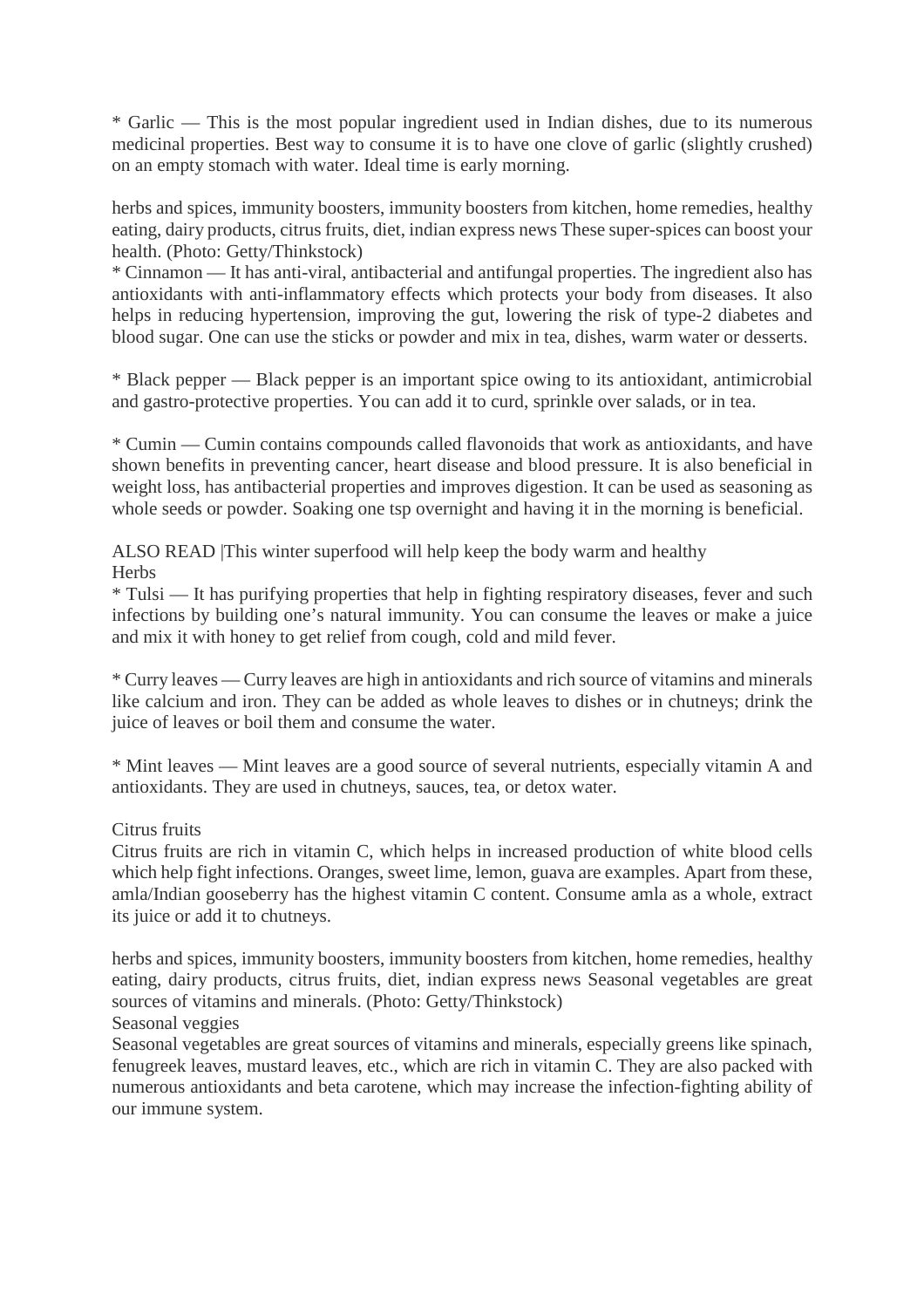Is there a link between disrupted gut bacteria and long Covid? Here's what a study says "Bacteria in the gut is a protective mechanism, and in long Covid patients, prolonged antibiotic therapy affects the microbial flora of the intestine," said Dr Ashit Bhagwati

## **post-acute Covid syndrome (PACS). (The Indian Express:20220211)**

https://indianexpress.com/article/lifestyle/health/new-study-gut-bacteria-symptoms-longcovid-experts-7754314/

gut long covidHere's why your gut health is important (Source: Getty Images/Thinkstock) Many people affected by Covid-19 have reported symptoms of long Covid that include muscle weakness, fatigue, and insomnia. The condition is also known as post-acute Covid syndrome (PACS).

By now, it has been established that Covid is not only a respiratory infection; the virus also affects other organs in the body. Shedding more light on the same, a new study has now confirmed the role of gut microbiome on immunity and overall health, also adding that there may be a link between gut disruption or gut dysbiosis and long covid

Also on gut health |This powerful age-old Indian probiotic will help improve your gut health Published in the journal Gut, the study by The Center for Gut Microbiota Research found what has been referred to as the "first evidence of gut dysbiosis in people with long Covid up to six months after their initial SARS-CoV-2 infection".

As part of the study, researchers conducted a prospective analysis of 106 patients with a spectrum of Covid-19 severity followed up from admission to six months and 68 non-Covid-19 controls. 'We analysed serial faecal microbiome of 258 samples using shotgun metagenomic sequencing, and correlated the results with persistent symptoms at six months,' the research noted.

Also on gut health |'Digestive health and immunity go hand-in-hand': Expert shares tips for gut health

The results indicated that at six months, 76 per cent of patients had PACS and the most common symptoms were fatigue, poor memory and hair loss. "Gut microbiota composition at admission was associated with occurrence of PACS. Patients without PACS showed recovered gut microbiome profile at six months comparable to that of non-Covid-19 controls. Gut microbiome of patients with PACS were characterised by higher levels of Ruminococcus gnavus, Bacteroides vulgatus and lower levels of Faecalibacterium prausnitzii," it read.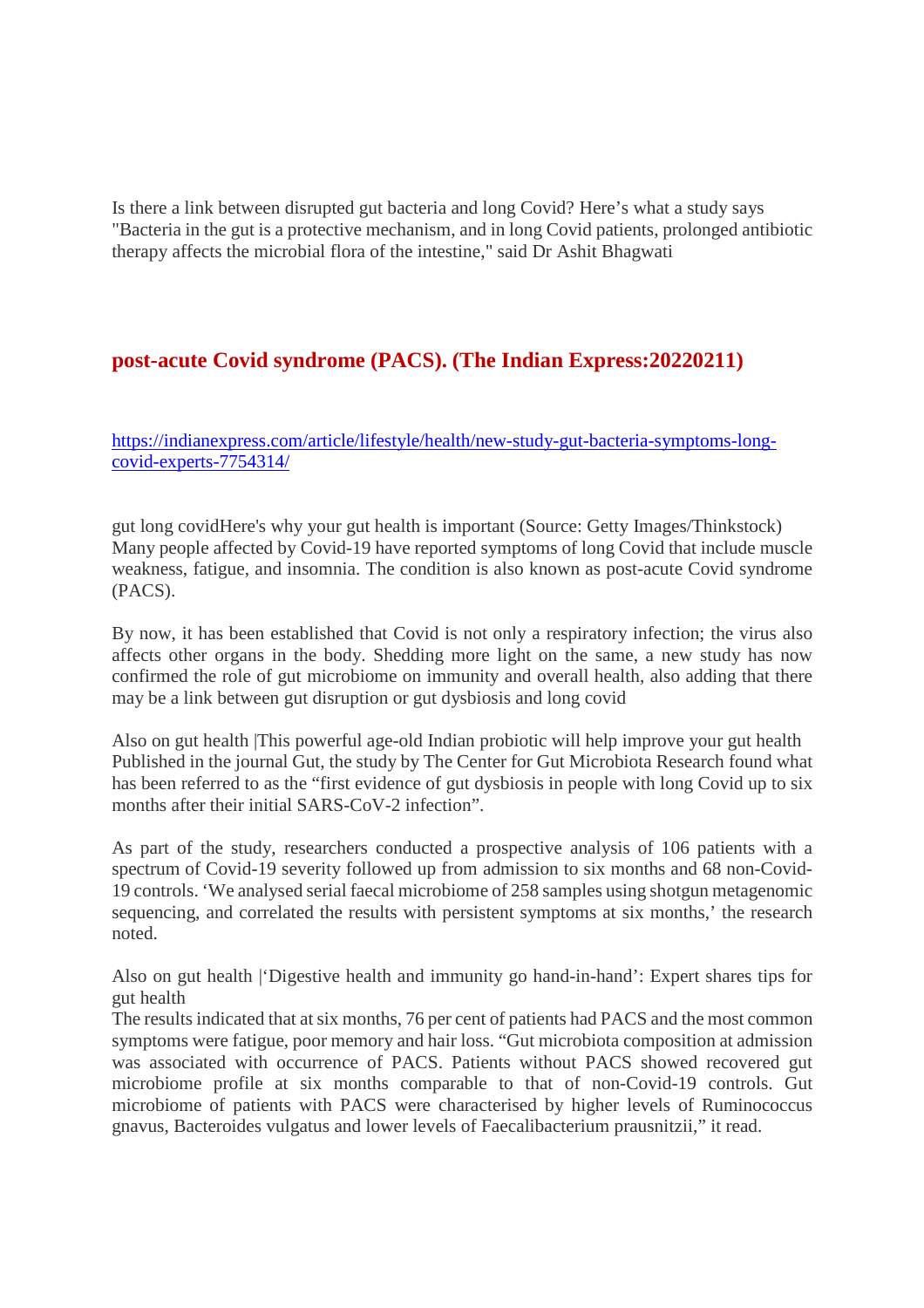The study noted that the findings provided observational evidence of compositional alterations of gut microbiome in patients with long-term complications of Covid-19. Further studies should investigate whether microbiota modulation can facilitate timely recovery from PACS.

long covid How does gut health matter in Covid? (Source: Pixabay)

As Covid 19 remains a multisytem disease, experts note that it affects the gastrointestinal system. "Associations between gut microbiota composition, levels of cytokines, and inflammatory markers in patients with Covid-19 suggest that the gut microbiome is involved in the magnitude of covid severity — possibly via modulating host immune responses," said Dr Rakesh Rajpurohit MD, consultant pulmonologist, critical care medicine at Jain Multi Speciality Hospital, Mira Road.

Explaining further, Dr Ashit Bhagwati, honorary consultant, Internal Medicine and Honorary Academic Director ICU, Bhatia Hospital Mumbai mentioned that bacteria in the gut is a protective mechanism, and in long Covid patients, prolonged antibiotic therapy affects the microbial flora of the intestine.

"Overuse of antibiotics cause damage to the intestinal mucosal lining. To counter the damage, appropriate therapeutic treatment like probiotic, lactose-free diet is recommended to restore the gut flora, review the use of antibiotics to gut-friendly antibiotics as required so that stool binding becomes easier and healing takes place," said Dr Bhagwati.

Dr Rajpurohit further said that irrespective of antibiotic use, "the gut flora imbalance occurring after the disease resolution could contribute to persistent symptoms in patients".

## **Jab Booster (The Asian Age:20220211)**

http://onlineepaper.asianage.com/articledetailpage.aspx?id=16159232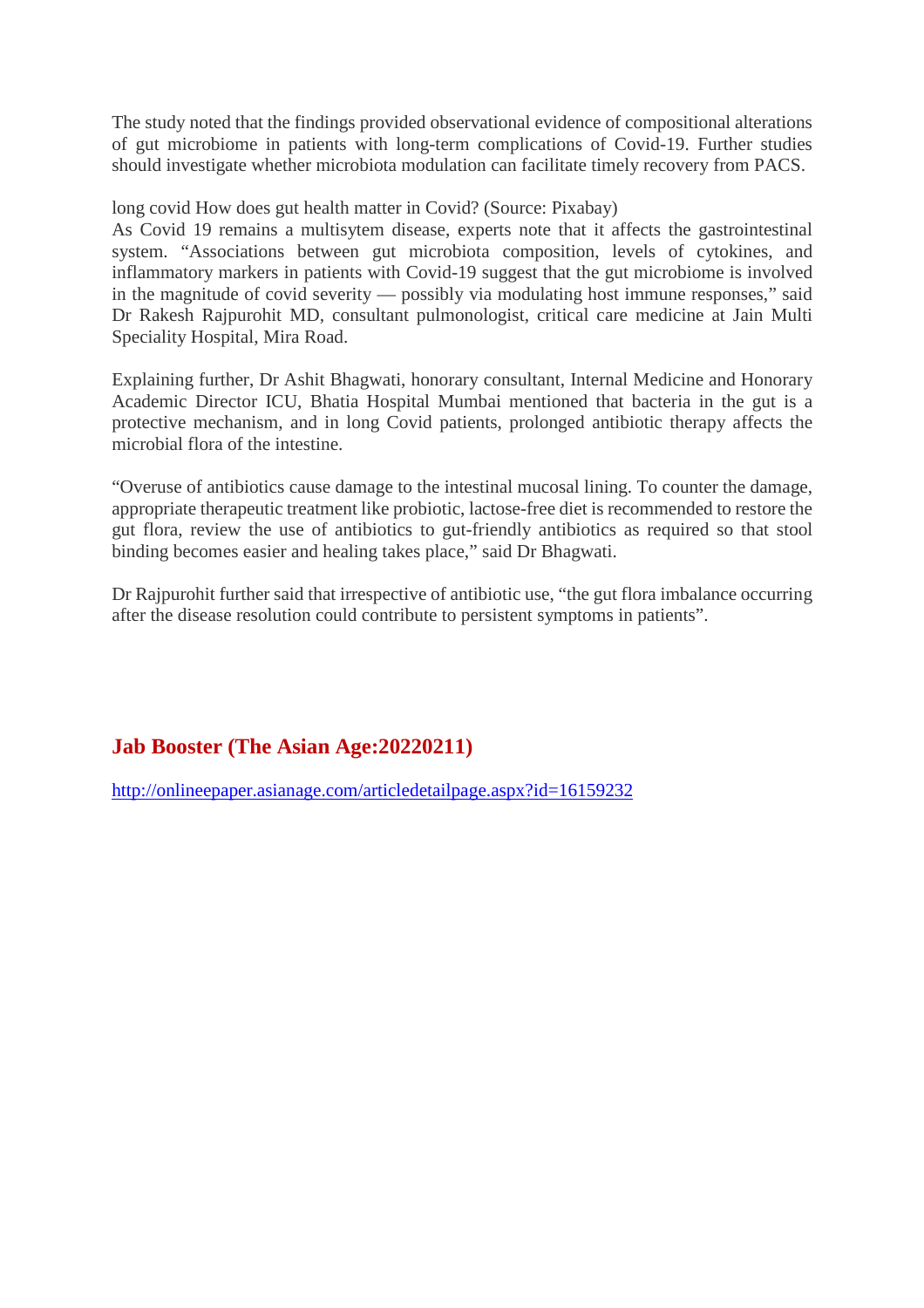## Allow all to get booster jabs

The declining number of daily new caseloads of Covid-19 infections points to the waning of the third wave in India at a time when the country has fully vaccinated about 80 per cent of its eligible population. Two points have emerged from the data that should form part of the future strategy. One is that vaccination has brought down the rate of hospitalisation and fatality and the other is, breakthrough infections are a reality.

That a section of the population still remains unvaccinated is an issue that must be addressed with utmost priority. They pose a threat to their lives as well as that of others. While it is a fact that reaching the last person in a country like ours for vaccination is a tough task but public health is a topic that does not offer easy options. The governments at the Centre and in the states must redouble their efforts to reach them. There is another section, which has decided not to take the vaccine for unscientific reasons. There will be nothing wrong in governments adopting persuasive ways to make them realise the need for getting vaccinated.

Breakthrough infections pose another danger. There could be many reasons for it but the fact remains that a jab does not offer life-long protection. It has been more than a year since vaccination has started in India. This calls for a renewed look at booster doses. At present, the government has allowed the third dose for frontline workers, the elderly and immunocompromised people. It is time the government made all those who have taken two doses eligible to go in for the third. Now that the government has granted regular licence for the two Indian-made vaccines, it should take the next step and allow all those who want a third dose to walk into a healthcare facility and ask for one. Every effort must be made to stop the next wave, especially in the backdrop of the warning by the World Health Organisation that Omicron need not be the last "variant of concern".

## **Eve Health Care (The Asian Age: 20220211)**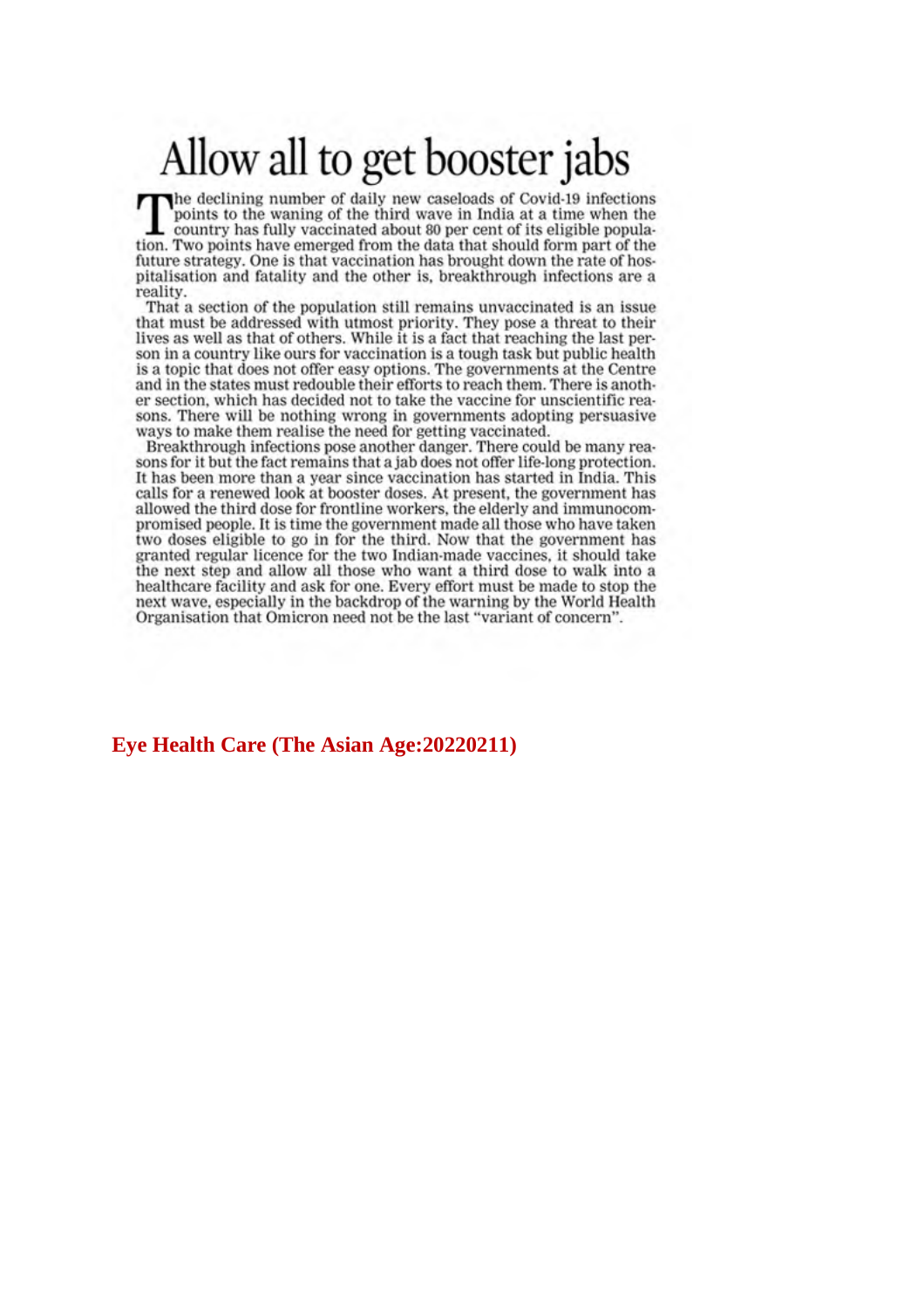# A VISION OF HEALTH

Clues to many issues affecting overall health can be picked up during a comprehensive eye examination. Your regular eye check-up means more than ensuring 20/20 vision

### **SWATI SHARMA**

The eyes are like windows<br>a new study liberal cording to the body. Even all the strict and position<br>and of Ophthalmology and An ophthalmologist can also determine your<br>new study by the string with the string with the strin

An ophthalmologist can also determine your overall helable by looking at the exact of health by looking at the eyes. The mass a whole lot of health complications which can be diagnose, study and give above the event term

early signs of<br>early damage due to diabetes,<br>high blood pressure, coronary<br>artery disease, even cancer, apart<br>from glaucoma and age-related<br>macular degeneration.<br>Some conditions like Downs syn-<br>drome affect the structure o

Kasu Prasad Reddy, Founder and<br>Co-Chairman of Maxivision Eye<br>Hospitals and laser-assisted eye<br>surgery expert lists out a few signs



 $\sum$  with a bout some systemic<br>diseases. Optitalmologies work<br>time tandem with physicians to<br>diagnose, study and give advice<br>regarding a few diseases affecting the body'

- Dr Sirish Kumar, Consultant Ophthalmologist, Apollo<br>Hospitals.

#### **THE TAKE-HOME MESSAGE**







**AFTER 40** 

Many issues and securing the control of the section<br>
of the section of the section of the eyes can arise in the dose the<br>
discuss and section of the eyes can arise in the 40s.<br>
Watch out for these red flags and seek prompt

**COSC OF DEPERTUAL CONSECT A** you fail to have the side-to-side vision you're used to, this may be an early sign of glaucoma (that happens due to the high pressure inside the eye). • Cloudy Vision: Do you have trouble reading or watching TV? You could have cataract issues, because the lens of the eye

becomes more opaque with age.

Contribution: The effects of age-related macular degeneration (AMD) in its early stages are often neglected. AMD can cause vision loss in elderly people. Hence, this problem needs to be tackled at the right time.

**Solution Contains the Contains of the Contains of the Contains of the Contains of the analytic state of the contains of your have Type-2 of the container of the container of the container of the container of the container** 

eyes examined every year to check for dialocate retinopathy.<br> **Occular Allergies:** If you suffer from red, watery, it could be due to occular allergies. Speak to the doctor regarding this and seek appropriate care.<br> **•• Pr** 

## HIGH BLOOD PRESSURE ⋍

Dicroscopic blood clots in the back of your eye or<br>blood vessel damage due to high blood pressure,<br>you could be at high risk for stroke.

rneumatoid arthri-<br>tis is dry eye syndrome.<br>People with inflammatory forms of arthritis may also forms of arthritis may all<br>experience redness, eye<br>pain, blurred or reduced<br>vision, light sensitivity,<br>glaucoma and/or<br>cataracts. **THYROID DISEASE** 

The most common<br>vision condition<br>associated with<br>rheumatoid arthri-

ö.

Hyperthyroidism is<br>associated with an<br>automated Graves'<br>der called Graves'<br>your eyes feel red and<br>cases, which can make<br>cases cause your ocular cases, cause your ocular<br>muscles to swell and your eves to bulge.

**MULTIPLE**<br>SCLEROSIS

As the disease<br>attacks your eyes,<br>swell and your optic nerves<br>begins to blur, a condition<br>called optic neuritis.



When cancer<br>strikes, your eyes<br>may be one of the<br>first places in your<br>body to show signs, no matter<br>where that cancer occurs. Tumors cacurs. Tumors<br>can cause your<br>Retina to swell<br>and eyes to<br>change shape.<br>Sometimes can be<br>the first sign.

Participation of the participation of the most<br>telling sign of high blood pressure is blood versure is blood versure.<br>such as leaking, narrowing,<br>nicking, hardening and swelling.

### **STROKE**



Infection with one Covid variant doesn't protect from others: ICMR New Delhi, Feb 10: Infection by one variant does not provide protection from the other variants, Indian Council of

**EYES DON'T LIE** 

**HIGH CHOLESTEROL** 

If you notice specks of blood<br>in the back of your eye, you<br>could have a condition called<br>diabetic retinopathy.

A white, gray or blue ring can<br>form around the cornea of the<br>eye. This condition can<br>indicate high cholesterol.

**DIARFTES** 

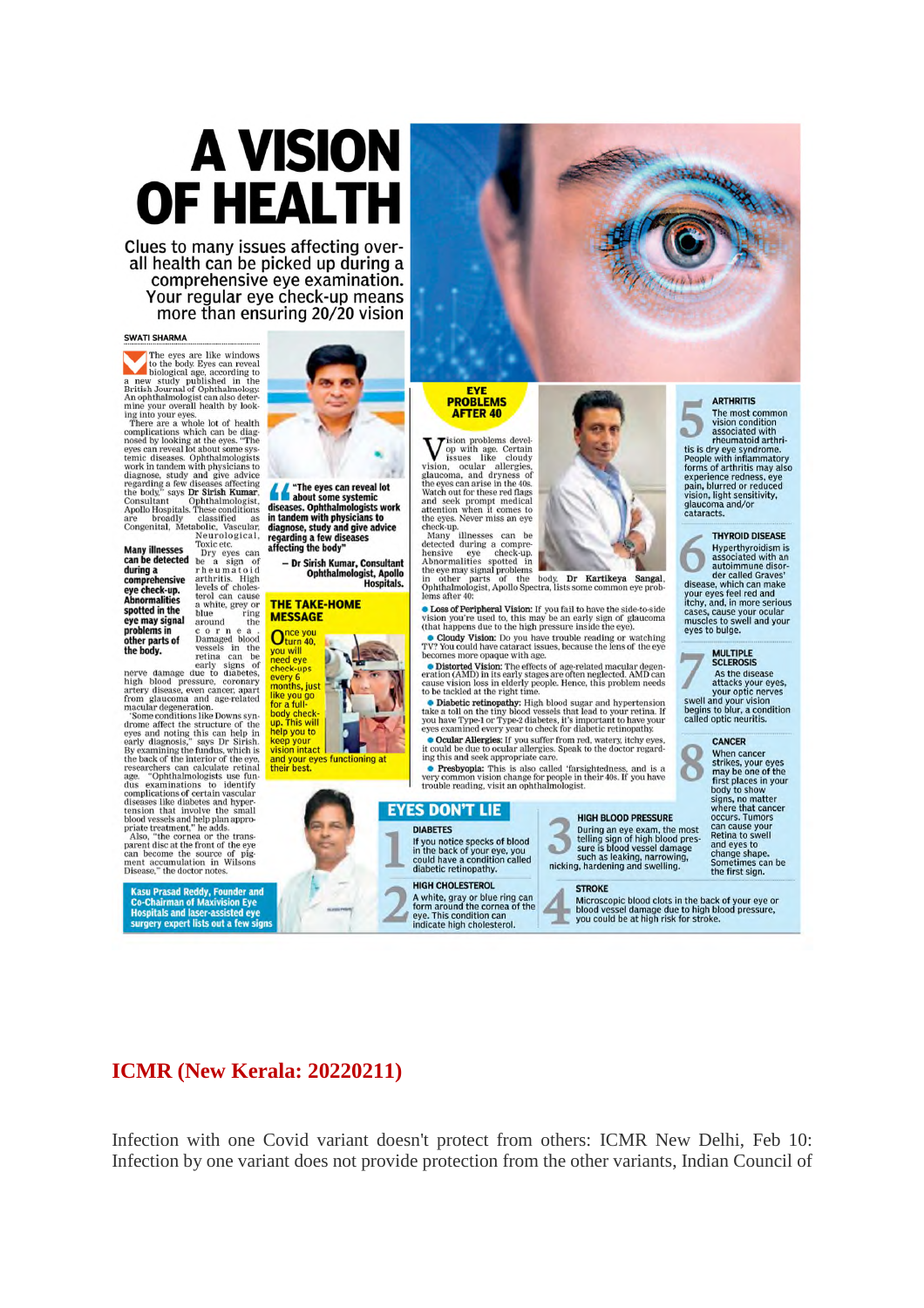Medical Research Director General Dr Balram Bhargava said on Thursda-> View it--> https://www.newkerala.com/news/2022/22485.htm

## **Autism (New Kerala: 20220211)**

Routine prenatal ultrasound identifies early signs of autism: Study Beersheba, February 10: Autism spectrum disorder (ASD) is a condition related to brain development that impacts a person's perception and socialization with others, causing problems -> View it--> https://www.newkerala.com/news/2022/22388.htm

## **Loneliness (New Kerala: 20220211)**

Loneliness widespread at problematic levels in many countries, says study London, February 10: No matter how many times it has been said, it is an undeniable fact that the COVID-19 pandemic was one that spiralled out of control and brought about not -> View it--> https://www.newkerala.com/news/2022/22332.htm

## **Anexity (New Kerala: 20220211)**

Risk factors linked to anxiety differ in men, women during pandemic Toronto, Feb 9: Covid-19 pandemic has been an anxiety-inducing stressor that has affected every aspect of human life.->-> View it--> https://www.newkerala.com/news/2022/22235.htm

## **Covid Infection (New Kerala: 20220211)**

One-in-three adults develop new conditions after COVID infection, finds study Washington, February 10: Another day, another COVID-19 development. A recent study has found that almost a third (32 of every 100) of older adults infected with COVID-19 in-> View it--> https://www.newkerala.com/news/2022/22224.htm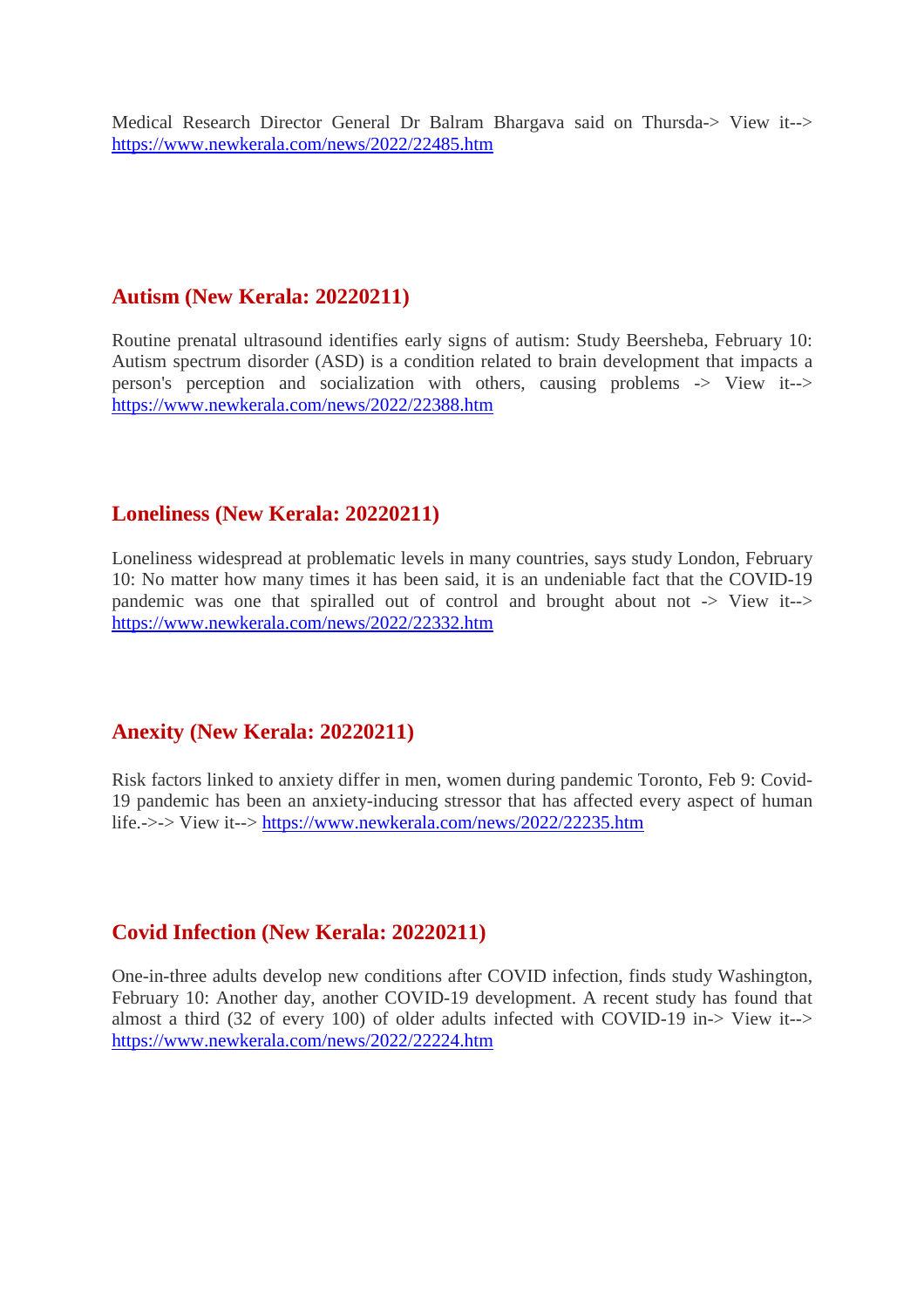## **Antipsychotic medicines (New Kerala: 20220211)**

Study explores how weight gain from antipsychotic medicines affects patients Oxford [England], February 9: Often than not, we see ourselves gaining weight like anything, post being on even normal medication for some time. It makes us think if at all -> View it--> https://www.newkerala.com/news/2022/22050.htm

## **Corona Live (Amar Ujala: 20220211)**

https://www.amarujala.com/live/india-news/corona-cases-in-india-10-january-live-updatesschool-reopen-in-haryana-health-ministry-covid19-cases-india-death-cases-active-cases

 $\emph{Corona Live: }$  केंद्र सरकार ने कोरोना से मरने वाले  $123$  पत्रकारों के परिवारों को  $6.15$  करोड़ रुपये की सहायता को मंजरी दी यजू डेक, अमर उजाला, नई िदली Published by: संजीव कुमार झा Updated Thu, 10 Feb 2022 07:38 PM IST

Corona Cases In India 10 February Live Updates, School reopen in haryana, Health ministry, Covid19 cases india, Death Cases, Active Cases

कोरोना के मामले- फोटो : पीटीआई

खास बात

हरियाणा में कोरोना संक्रमण के मामलों में तेजी से गिरावट के बाद आज से पहली से नौवीं कक्षा तक के स्कूल फिर से खुल रहे हैं।  $10$ वीं से  $12$ वीं तक की कक्षाओं को पहली फरवरी से खोला जा चुका है। इस दौरान शिक्षकों और छात्रों को कोरोना नियमों का पालन करना होगा। वहीं इन सब के बीच राजधानी दिल्ली में एक बार फिर से कोरोना के मामलों में उछाल देखा गया है। बुधवार को स्वास्थ्य विभाग ने बताया कि पिछले 24 घंटों में  $1317$  लोग कोरोना संक्रमित मिले हैं जो बीते मंगलवार की तलना में करीब  $200$  अधिक हैं। इनके अलावा पिछले एक दिन में  $13$  मरीजों की मौत हई है। कोरोना से जड़े हर अपडेट के लिए बने रहें अमर उजाला के साथ...

लाइव अपडेट

07:38 PM, 10-FEB-2022

गजरात में पाबंदियों में ढील की तैयारी

गुजरात सरकार ने राज्य के 8 प्रमुख शहरों में रात 12 बजे से सुबह 5 बजे तक 18 फरवरी तक के लिए नाइट कर्फ्यू में ढील देने का फैसला किया है। गजरात सीएमओ की ओर से यह जानकारी दी गई।

02:30 PM, 10-FEB-2022

कोरोना से जान गंवाने वाले 123 पत्रकारों के परिवारों को वित्तीय सहायता

केंद्र ने गुरुवार को कहा कि कोरोना महामारी के कारण जान गंवाने वाले  $123$  पत्रकारों के परिवारों को वित्तीय सहायता के रूप में  $6.15$  करोड़ रुपये मंजूर किए गए हैं। सूचना और प्रसारण राज्य मंत्री एल मुरुगन ने राज्यसभा में पुरक सवालों के जवाब में इसकी जानकारी दी।

09:24 AM, 10-FEB-2022 भारत में पिछले  $24$  घंटों में कोरोना के  $67,084$  नए मामले